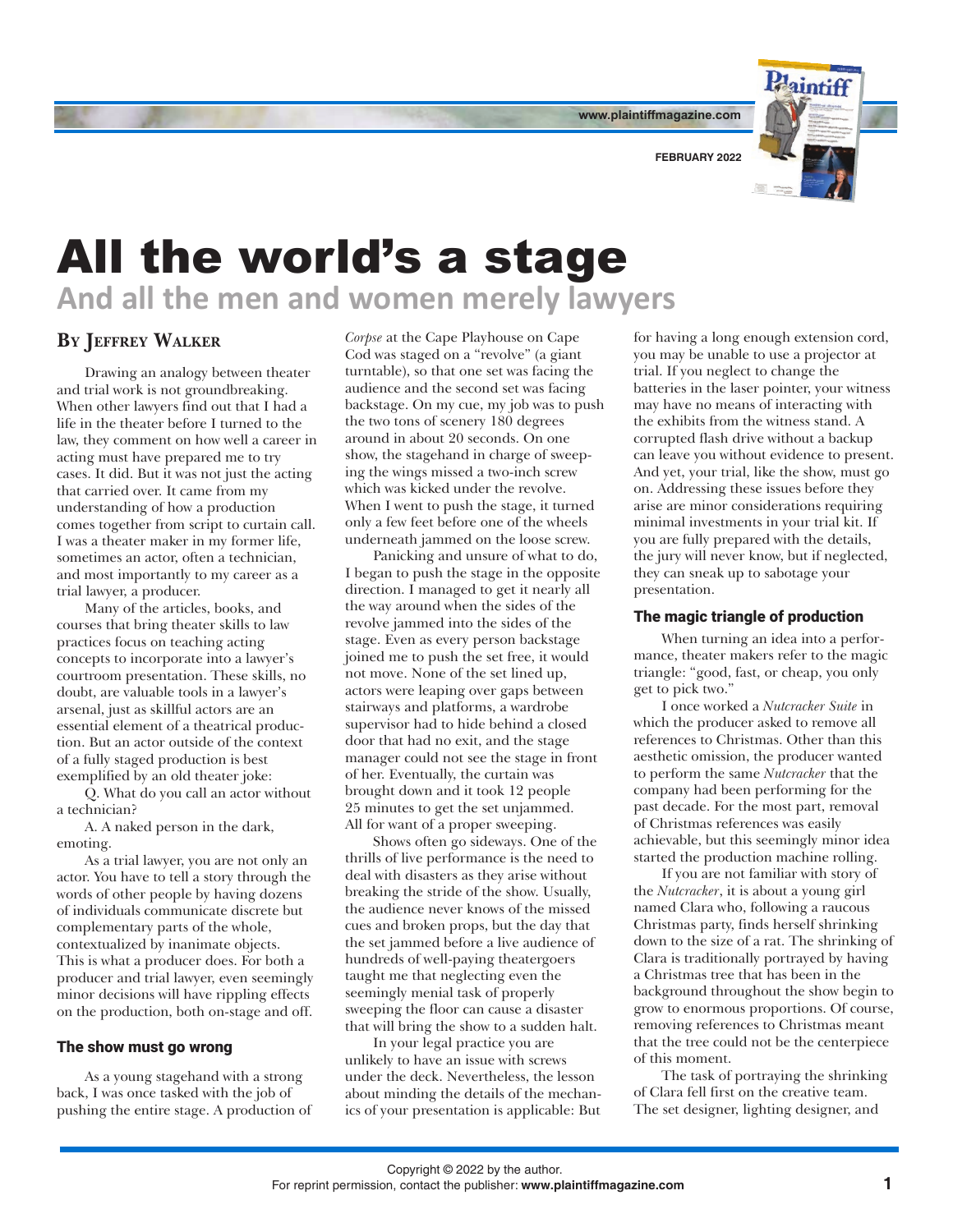**www.plaintiffmagazine.com**

**FEBRUARY 2022**



choreographer exchanged concepts and ideas with the producer until it was finally settled that the transformation would be symbolized by a china cabinet that turned into a castle from which the rat-soldiers would emerge. Once settled, the set designer drew up plans. Those plans were given to the technical director to turn into working drawings. The drawings were, in turn, given to the wood and paint shop to build. Once the set was built, the electricians added dazzling lights to the castle battlements. The stage crew then put the set together on the stage. Meanwhile, the choreographer was adapting the dance to fit the new set and the dancers were learning their new steps.

This particular set piece utilized the "good" and "cheap" legs of the triangle. Within the magic triangle, good was necessary because this set piece was a major part of the show. Cheap was also required because we were working with a tight budget. As a first budget-saving measure, I *was* the set designer, technical director, wood shop, and stage crew. But I lacked the painting skills to deliver a good product. There was no workaround; I needed to bring in a painter. I could not simply hire a scenic painter as though I had a Broadway budget. I had to rely on volunteers with sufficient skills who came in as their schedules allowed. Building this set piece took six weeks.

A trial lawyer has a similar magic triangle. Even the seemingly simple decision to have a blown-up picture on an easel during your closing argument rather than projecting it starts the machine turning. The lawyer as a director feels that the exhibit will simply happen upon request. The lawyer as a producer must consider how that change will fit into every aspect of the production from impact on the jury to cost to allocation of personnel.

 In the example of the blow-up, first you must determine what size exhibit you would like to have. Then you have to find the exhibit in its digital format and ensure that it is high resolution enough to

withstand enlargement. The work order has to be sent to the print shop. But the exhibit is of no use until somebody brings it to the courthouse. Meanwhile, the lawyer has to determine when the exhibit will be shown to the jury, how it will be used in argument, and when it will be taken out of view. If getting a blow-up in front of a jury seems like no big deal to you, your support staff deserve a raise.

With this decision, you can choose good and cheap by spending time shopping around for the right print shop at the right price. This will take time. You can choose good and fast by hiring the services of a specialty print shop who accept an email, scale it, mount it, and deliver it to the courtroom within hours. Or you can choose fast and cheap, but you run the risk of paying for an exhibit that is so blurry that it is of no use to the jury, or having a subpar copy shop lose your order. There is no option for all three.

#### It's all theater, except when it's not

The similarities between theater and trial work are not perfect. The theatrical producer has some advantages over the trial lawyer. On stage, a producer is working within a highly controlled environment where the events occurring were carefully planned out months ahead of time and worked into the performer's muscle memory. Moreover, a producer has actors trained in and passionate about public speaking and performance. Off stage, the producer has an army of specialists ranging from a designer who specializes in what the actors' hair will look like, to the riggers who can make anything appear to fly.

A lawyer, on the other hand, must be more self-reliant. The lawyer not only has the overall presentation in mind, but also must be the one executing much of that presentation. The lawyer must be an actor during opening and closing, an improv partner when questioning a witness, a director when preparing the witness, a designer when determining the presentation of evidence, a stage manager when

wrangling witnesses, a technician when setting up equipment, and, of course, a zealous advocate with a working knowledge of substantive and procedural law. All this must be done while working against opposing counsel who are actively seeking to undermine the presentation. The witnesses, who are also actors in this analogy, are not trained presenters. They are often nervous about public speaking and nervous about being under oath. And a witness, unlike an actor, must face cross-examination.

Then again, a theatrical production is expected to be perfect and polished. Straying from the carefully laid plan to any degree can significantly impact the entire show. For instance, if an actor forgets a line, it may cause narrative dissonance, it may disrupt the other actors, and if a cue is called on that line, can throw off the technical production. Moreover, the theatrical production is expected to happen in the exact same manner eight times per week. And when performed, a play is, hopefully, presented to hundreds of people who have paid hard-earned money with the expectation that they will be moved emotionally.

The trial presentation is much more forgiving to minor mistakes. If a witness forgets to give a particular detail in testimony, the lawyer can ask another question. The lawyer is giving a presentation to only 14 people who are there by court summons and have no expectations regarding the quality of the production. Because the audience is not expecting a highly polished show, minor technical difficulties will be overlooked. But a presentation that is clean and professional will engage your jury in the merits of your story, rather than having them focus on the slapdashery of your presentation.

Despite these differences, a trial lawyer can learn from the theater because the latter profession has been refining presentations for the past two millennia, whereas most lawyers have developed their style over years of personal development through trial and error. It takes a lifetime